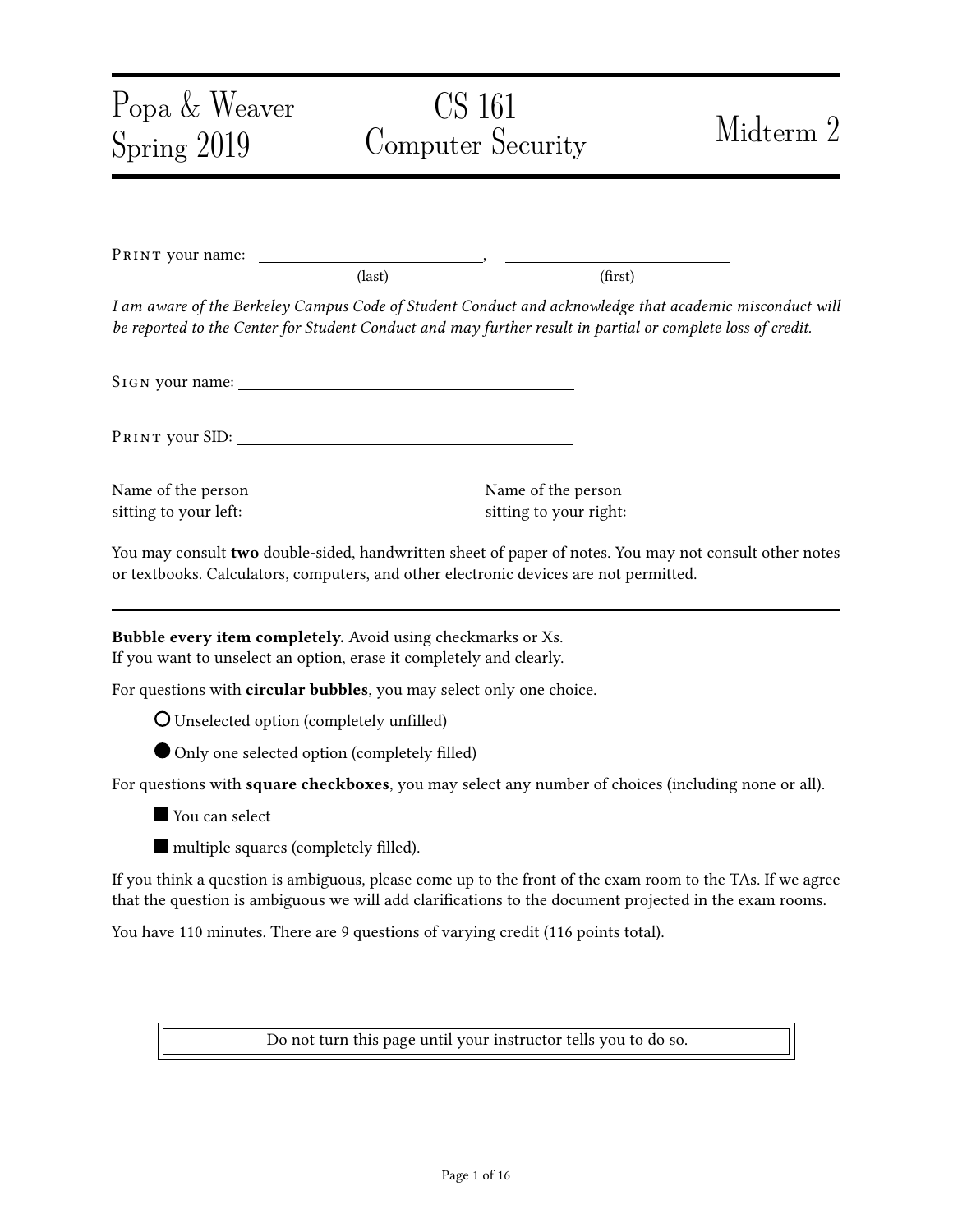# **Problem 1** True or False (20 points) (20 points)

You don't need to provide an explanation to any part of this question.

- (a) True or False: TCP sequence numbers prevent replay attacks within the same TLS session. (Assume less than 2 <sup>31</sup> bytes of data has been transferred.)
	- O TRUE O FALSE
- (b) True or False: A single message in TLS can be split into many TCP packets, and remains secure.
	- O TRUE **O** FALSE
- (c)  $T_{RUE}$  or  $F_{ALSE}$ : www. example. com can set a cookie with the flag  $Ht$ tpOnly. Then, this cookie can only be accessed through HTTP, but cannot be accessed through HTTPS.

| O TRUE | O FALSE |
|--------|---------|
|--------|---------|

(d) TRUE or FALSE: WWW. example. Com/C can set a cookie with the flag path =  $\alpha$  in a user's browser. Then, when the user visits the site www. example. com/a/b, the user's browser will send this cookie.

O TRUE **O** FALSE

(e) True or False: Say that example.com uses both DNSSEC and HTTPS. If the DNSSEC KSK of example. com is compromised, data received from https: //example. com is not assured to be confidential.

O TRUE **O** FALSE

(f) True or False: Say that example.com uses both DNSSEC and HTTPS. If the TLS private key of example. com is leaked, data received from https: //example. com is not assured to be confidential.

| $O$ TRUE | $O$ FALSE |
|----------|-----------|
|----------|-----------|

(g) TRUE or FALSE: Say that a user sends a DNS query asking for  $nx$ . example. com, but this domain does not exist. One advantage of NSEC3 over NSEC is that NSEC3 hides the domain name that does not exist, *i.e.*, nx. example. com.

O TRUE **O** FALSE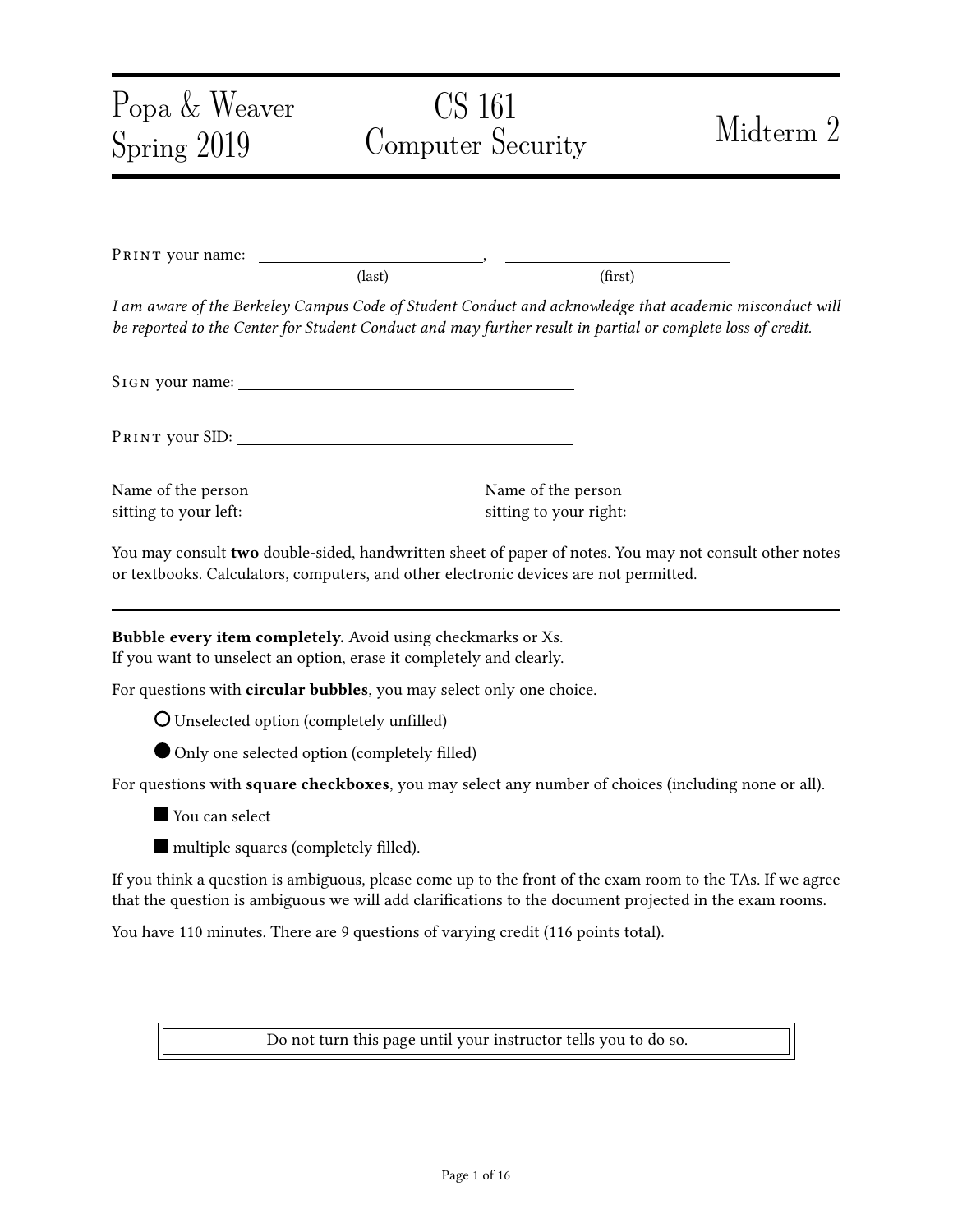(h)  $T_{\text{RUE}}$  or  $F_{\text{ALSE}}$ : A banking website requires the user to attach their password as a form field in every HTTPS request to the website. If the password is incorrect, the bank ignores the request. Assume that the bank accepts only HTTPS connections. If the user's password is sufficiently high-entropy, this method prevents CSRF.

O TRUE **O** FALSE

(i) True or False: Randomizing the source port used by DNS queries can help prevent on-path attackers from spoofing DNS replies.

O TRUE **O** FALSE

(j) True or False: An on-path attacker who successfully spoofs a DHCP reply can become a man-in-the-middle for all victim traffic to the Internet.

O TRUE **O** FALSE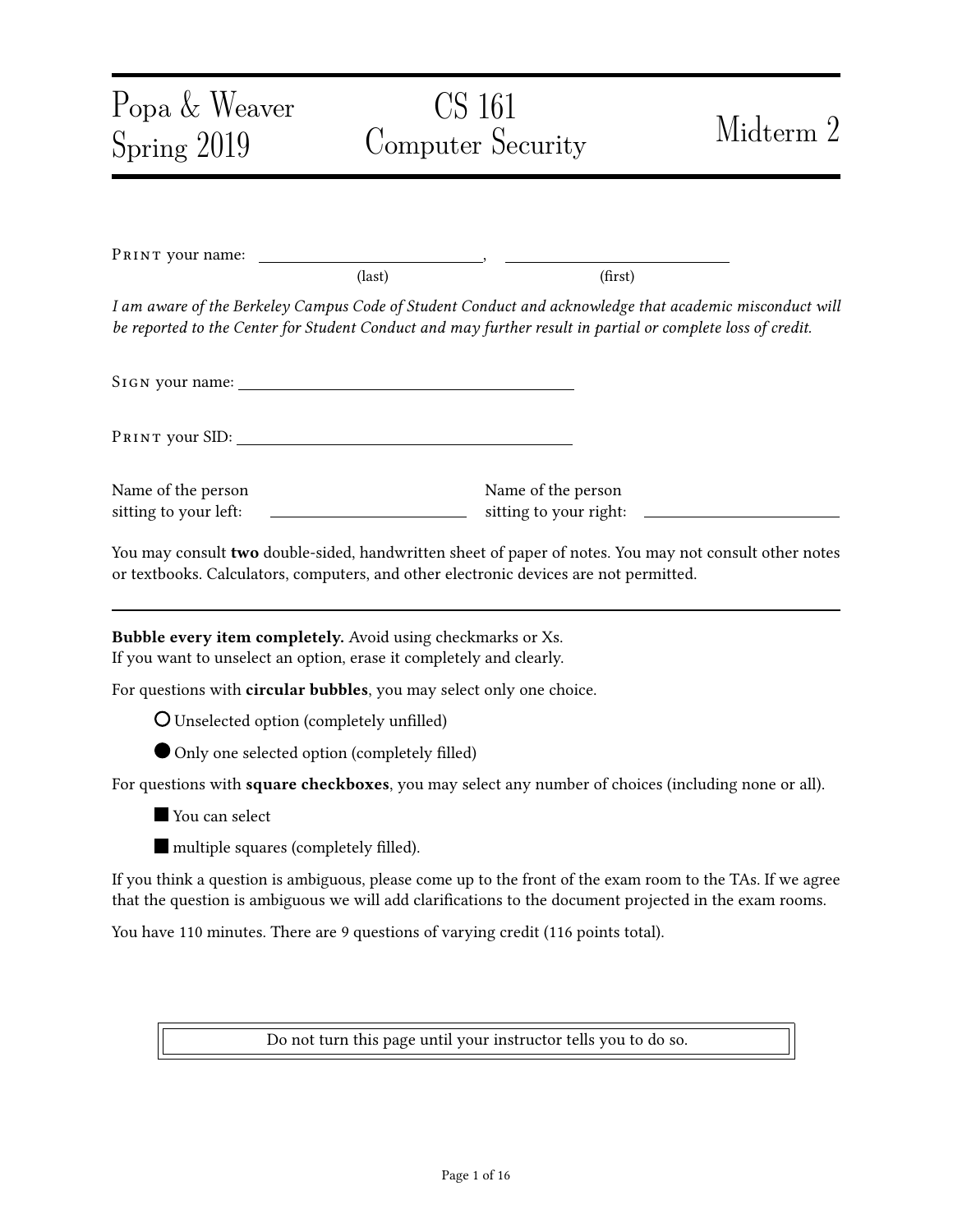### Problem 2 Wildcard DNSSEC (11 points) (11 points)

In this question, we discuss a variant of DNSSEC that supports wildcards.

We define a *wildcard* domain as a domain that matches many subdomains.

• For example, the wildcard domain  $*$ . google.com matches *all* domains under google.com, including mail.google.com and drive.google.com. Here, the star \* indicates a wildcard.

We define a non-wildcard domain as a domain with no wildcard, such as maps.google.com.

- Importantly, non-wildcard domain records take priority over the wildcard domain records.
- For example, if there are two records:

$$
\boxed{\text{900}} \text{e.com} \qquad \qquad 5.6.7.8
$$
\n
$$
\boxed{\text{mail .900}} \text{e.com} \qquad \boxed{1.2.3.4}
$$

then the DNS server should respond 1.2.3.4 as the IP address of mail.google.com.

- (a) In classical DNSSEC, if a user asks for the IP address of mail.google.com, and there is a nonwildcard record, the DNS server will return:
	- 1. the IP address of mail.google.com.
	- 2. the signature of the record containing the IP address.

Question: What is the type of the record (e.g., A, NS) that contains the information above?

- 1. the IP address of mail.google.com...
	- ... is in a record of the type \_\_\_\_\_\_\_\_\_\_\_\_\_ (write the record type).
- 2. the signature of the record above...
	- ... is in a record of the type \_\_\_\_\_\_\_\_\_\_\_\_\_\_\_(write the record type).
- (b) We now modify the DNSSEC protocol to support wildcards, as follows:
	- Consider a user who asks the IP address of the domain abc. google. com. There is only a wildcard record that matches abc.google.com, as follows:

\*.google.com 5.6.7.8,

• The server will return a record that consists of:

(abc.google.com, 5.6.7.8),

and a signature over this record.

However, this design is not good because it involves *online signing*; that is, the server cannot precompute the signature.

Question: List one drawback of having online signing in DNSSEC. (write less than 10 words)

\_\_\_\_\_\_\_\_\_\_\_\_\_\_\_\_\_\_\_\_\_\_\_\_\_\_\_\_\_\_\_\_\_\_\_\_\_\_\_\_\_\_\_\_\_\_\_\_\_\_\_\_\_\_\_\_\_\_\_\_\_\_\_\_\_\_\_\_\_\_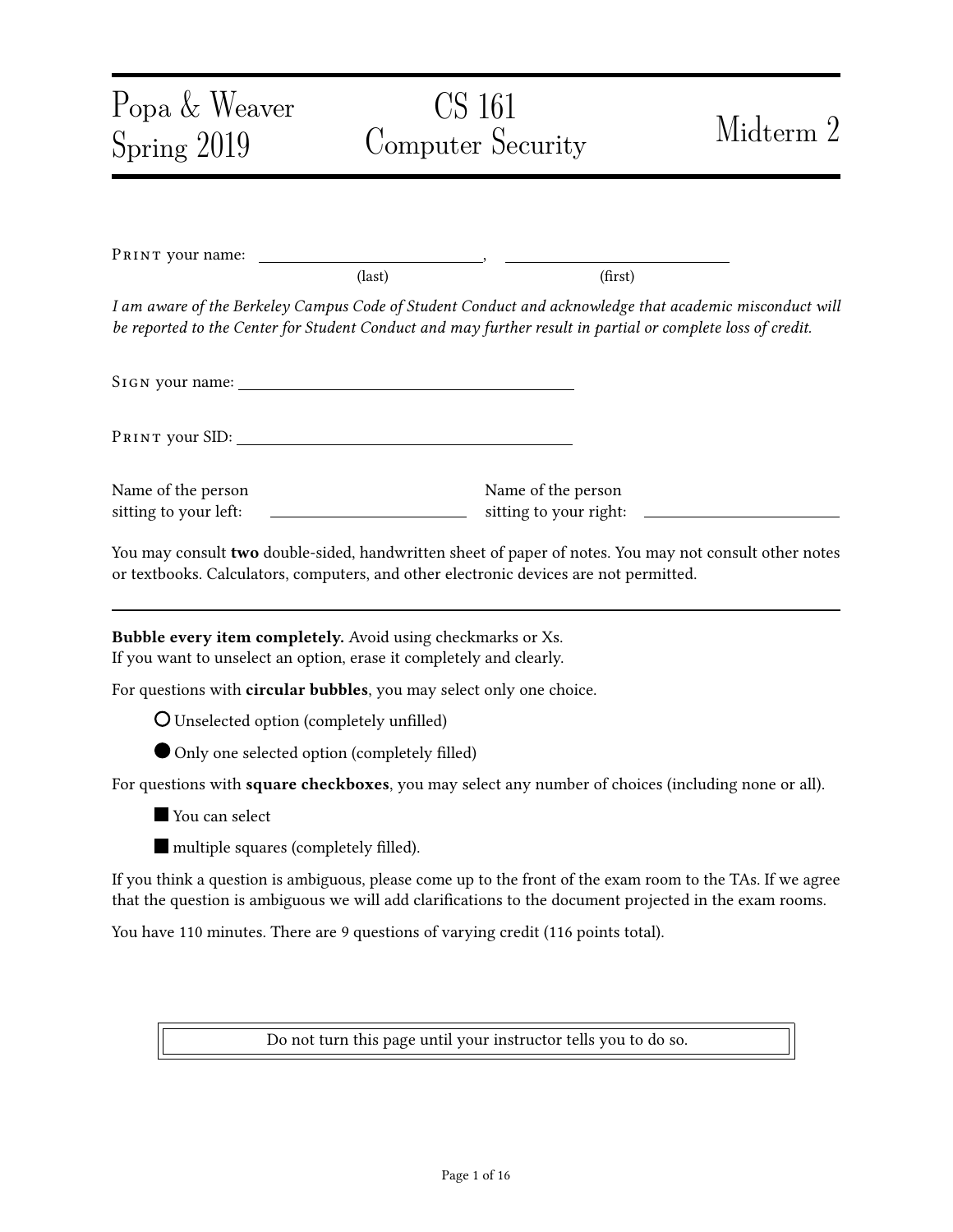- (c) To remove the online signing, we can have the DNS server instead do the following:
	- Return the wildcard record, which consists of:

$$
(*. \text{good} \, \text{e.} \, \text{com}, \, 5.6.7.8),
$$

• Return a signature over the record above.

A client who asks abc. google. com will receive this response. The client will believe that:

\_\_\_\_\_\_\_\_\_\_\_\_\_\_\_\_\_\_\_\_\_\_\_\_\_\_\_\_\_\_\_\_\_\_\_\_\_\_\_\_\_\_\_\_\_\_\_\_\_\_\_\_\_\_\_\_\_\_\_\_\_\_\_\_\_\_\_\_\_\_

\_\_\_\_\_\_\_\_\_\_\_\_\_\_\_\_\_\_\_\_\_\_\_\_\_\_\_\_\_\_\_\_\_\_\_\_\_\_\_\_\_\_\_\_\_\_\_\_\_\_\_\_\_\_\_\_\_\_\_\_\_\_\_\_\_\_\_\_\_\_

- No non-wildcard record matches the query.
- Only the wildcard captures this domain.

Question: Is this design secure? If yes, explain why. If not, explain how it could be made secure without requiring online signing (max 15 words).

 $\overline{O}$  Yes, it's secure  $\overline{O}$  No, it's insecure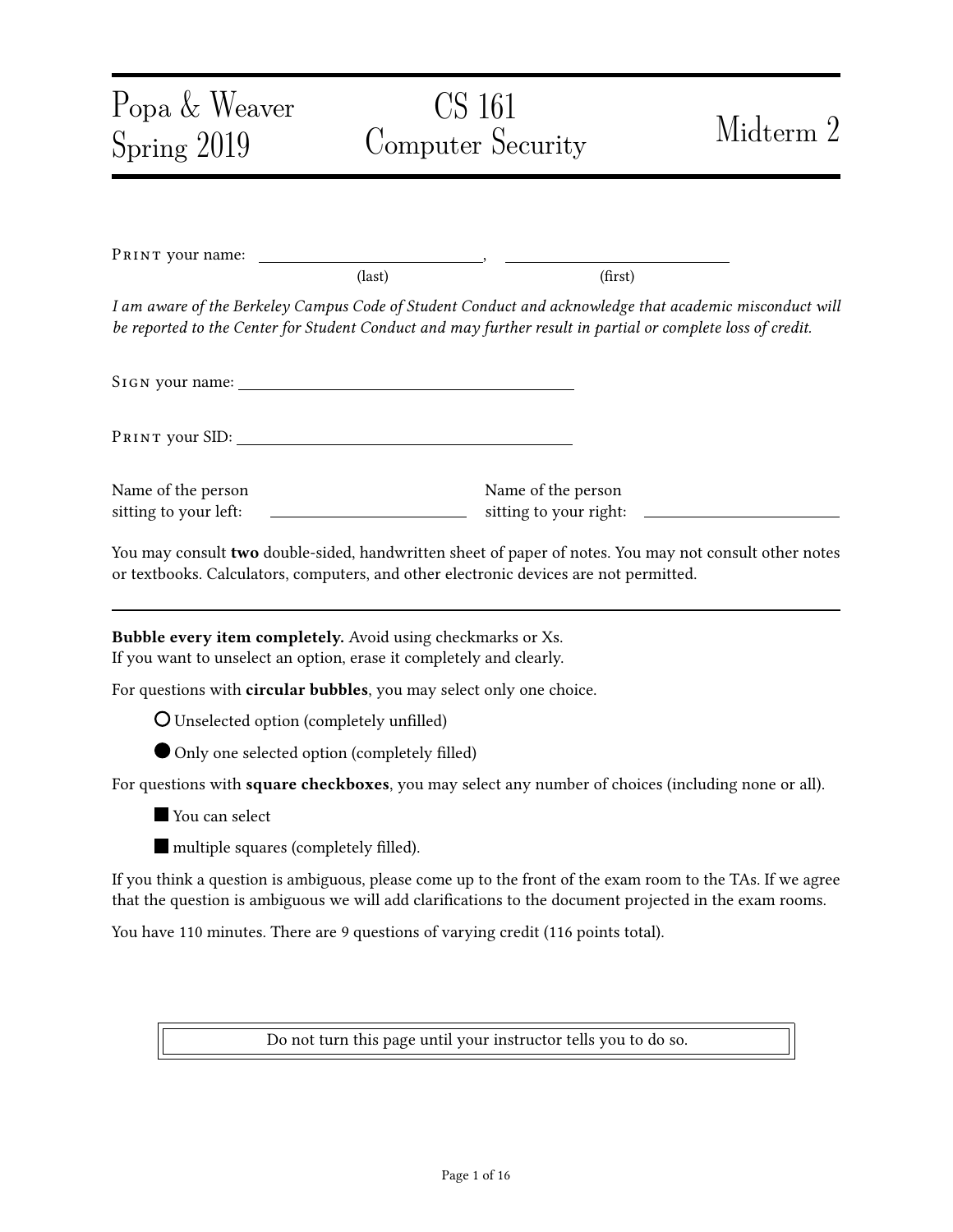### Problem 3 Online Banking (16 points) (16 points)

In an online banking system, each customer has a unique username and a secret numerical PIN. To access the banking website, a customer logs in to this web system using their username and PIN.

Suppose the login script uses the following PHP code:

\$user = escape\_sql(\$\_GET['username']);  $$pi = $GET['PIN']$ ; \$query = "SELECT \* FROM Users WHERE user = '\$user' AND pin = '\$pin'";  $s$ results =  $s$ db->executeQuery(query); if (\$results->numRows != 1)  $\{$ ^\* login fails  $^*/$ } else {/\* login succeeds as \$user \*/}

Here, the escape\_sql function escapes all quotes, dashes, and semicolons. You may assume that SQL injection cannot be performed from any input that has been sanitized with escape\_sql.

(a) Mallory obtains the source code of the login script and notices that it is vulnerable to SQL injection.

Question: Describe what input Mallory should use  $(e.g., \$_GET['username']$ ,  $\_GET['PIN']$ ) to exploit this vulnerability in order to drop the table Users.

 $\$ \_GET['username'] =

 $$ _GET['PIN'] =$ 

(b) Mallory knows a rich user whose username is "al i ce".

Question: Explain what input Mallory should use for SQL injection in order to log in to the online banking system as Alice, without knowing Alice's PIN.

 $\$ \_6ET['username'] =

 $$$ <sub> $~$ </sub> $$$  $~$  $G$  $E$  $T$ ['PIN'] =

- (c) The bank decides to fix the SQL injection bug by constraining the PIN that the user enters to be an integer, as follows.
	- Change the HTML of the login page:

– From:

```
<form action="/login.php" method="POST">
<p>Username: <input type="text" name="username" /></p>
p>PIN: <input type="\timestext" name="PIN" /></p>
<p><input type="submit" value="Login" /></p>
</form>
```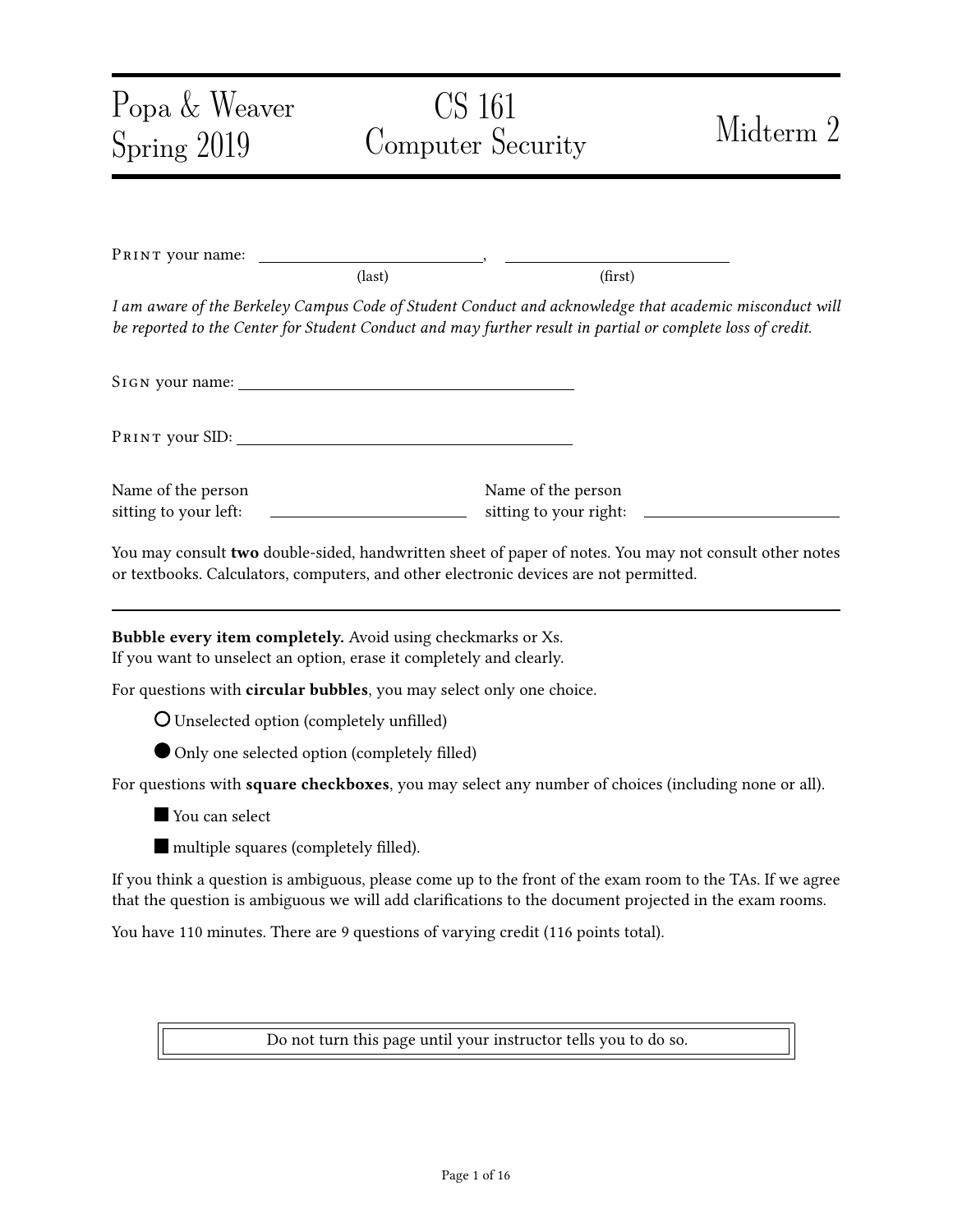```
<form action="/login.php" method="POST">
<p>Username: <input type="text" name="username" /></p>
p>PIN: < input type="\boxed{\text{number}}" name="PIN" /></p>
<p><input type="submit" value="Login" /></p>
</form>
```
- The <i nput> element with "type=number" will be treated differently by the web browser. The web browser will prevent the user from entering non-numerical data into this input field.
- *No* change to the PHP script.

TRUE OF FALSE: Does this fix prevent the SQL injection in parts (a) and (b)?

O TRUE **O** FALSE

You don't need to provide an explanation.

(d) The bank later did a major re-design of their website. Unfortunately, the new version was vulnerable to a CSRF attack. Mallory notices that she can exploit it by having another user make a GET request like:

/transfer?amt=1 &to=Mallory

and the user who makes this GET request will send \$100 to Mallory.

For each of the choices below, mark if it defends against CSRF. Assume that aside from the /transfer? endpoint, no other part of the bank is vulnerable to any web attacks.

Select 0 to 5 options.

 $\square$  Disable JavaScript from executing on the bank's website via content security policy (CSP).

 $\Box$  Add a new request parameter "from=" to the /transfer? endpoint. If "from" does not match the name of the currently logged in user according to the session cookie, reject the request.

 $\Box$  When a user logs in, send them a new cookie called Token, which consists of 128 random digits (different for each user). When a user makes a request to transfer money, the bank uses JavaScript to retrieve the cookie and add it as a query parameter "token=" to the /transfer endpoint. The bank checks that the token query parameter matches what the cookie was originally set to for this user.

 $\Box$  When a user logs in, send them a new cookie called Token, the same one above. When the user makes a request to the /transfer? endpoint, the bank checks that cookie sent by the user matches what the cookie was originally set to for this user.

 $\Box$  Reject any request to the /transfer? endpoint where the Referer is not the bank's website.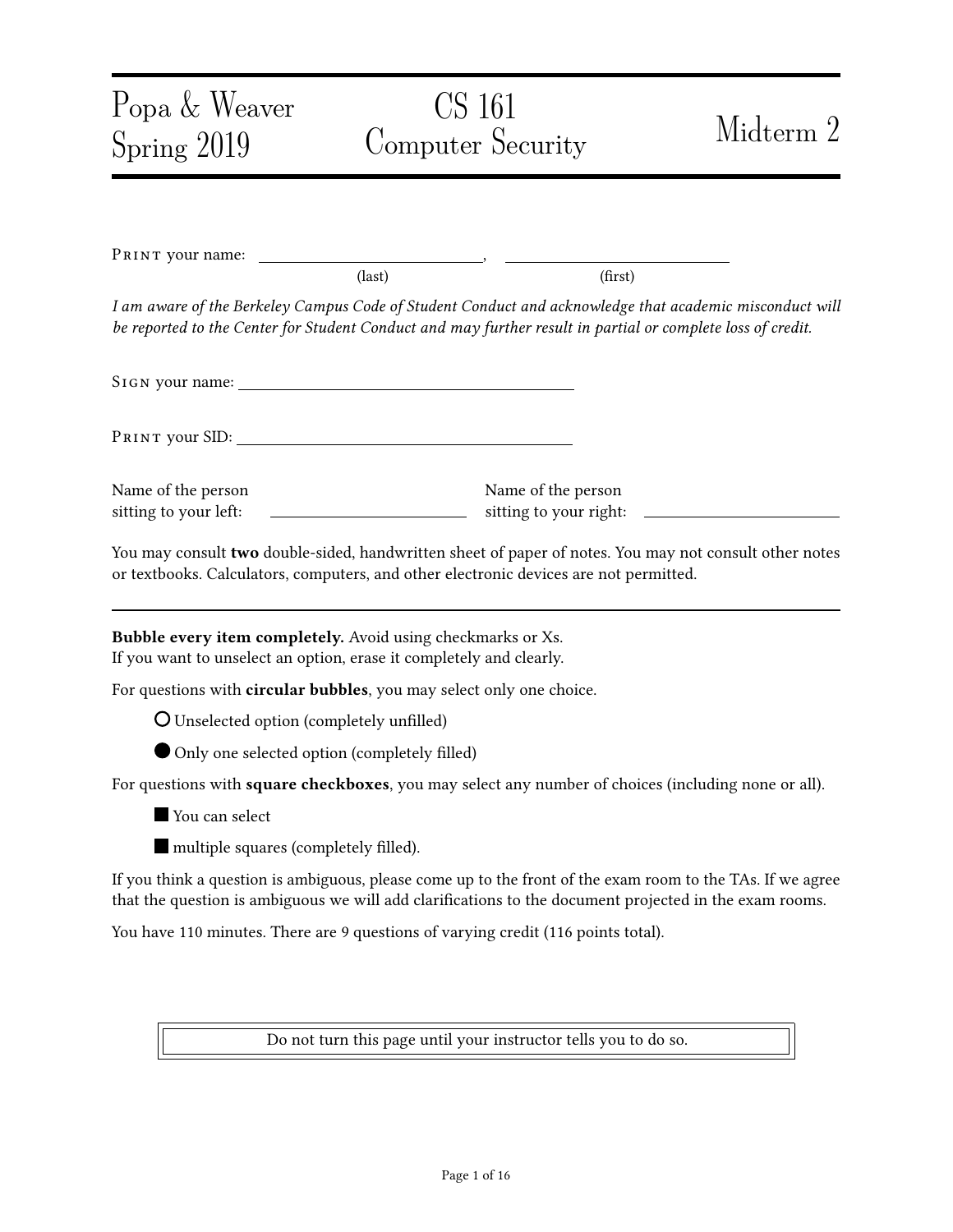## **Problem 4** The Subtle TLS (10 points) (10 points)

This question talks about a modied RSA TLS protocol. Recall in RSA TLS, the client sends to the server, and then the server replies with to the client. The cipher and integrity keys are generated by putting , , and the premaster secret together into a PRNG, like  $($ 

For each part of the question, assume an attacker with the following capabilities:

- The attacker is a man-in-the-middle.
- The attacker also controls a website  $evi$  I . example. com, with a valid HTTPS certificate. The user may connect to this site while browsing the Internet.
- (a) Let us assume that in RSA TLS, we make the following change. We generate the pre-master secret  $by =$ , where is bit-wise XOR.

True or False and Explain: This modied protocol preserves the integrity of RSA TLS.

O TRUE O FALSE

Explain concisely:

(b) Let us assume that in RSA TLS, we make the following change. Instead of providing " as input to the PRNG, both parties provide " as the only input to the PRNG. That is, the cipher and integrity keys will depend only on  $($ 

True or False and Explain: This preserves the security of TLS against replay attacks.

\_\_\_\_\_\_\_\_\_\_\_\_\_\_\_\_\_\_\_\_\_\_\_\_\_\_\_\_\_\_\_\_\_\_\_\_\_\_\_\_\_\_\_\_\_\_\_\_\_\_\_\_\_\_\_\_\_\_\_\_\_\_\_\_\_\_\_\_\_\_

\_\_\_\_\_\_\_\_\_\_\_\_\_\_\_\_\_\_\_\_\_\_\_\_\_\_\_\_\_\_\_\_\_\_\_\_\_\_\_\_\_\_\_\_\_\_\_\_\_\_\_\_\_\_\_\_\_\_\_\_\_\_\_\_\_\_\_\_\_\_

\_\_\_\_\_\_\_\_\_\_\_\_\_\_\_\_\_\_\_\_\_\_\_\_\_\_\_\_\_\_\_\_\_\_\_\_\_\_\_\_\_\_\_\_\_\_\_\_\_\_\_\_\_\_\_\_\_\_\_\_\_\_\_\_\_\_\_\_\_\_

\_\_\_\_\_\_\_\_\_\_\_\_\_\_\_\_\_\_\_\_\_\_\_\_\_\_\_\_\_\_\_\_\_\_\_\_\_\_\_\_\_\_\_\_\_\_\_\_\_\_\_\_\_\_\_\_\_\_\_\_\_\_\_\_\_\_\_\_\_\_

O TRUE **O** FALSE

Explain concisely:

(c) Let us assume that in RSA TLS, we make the following change. Rather than generating the randomly, the client begins with an initial value For each TLS connection the client makes, it simply increments the  $\alpha s$  + 1.

TRUE OF FALSE and Explain: This preserves the confidentiality of RSA TLS.

O TRUE O FALSE

Explain concisely:

\_\_\_\_\_\_\_\_\_\_\_\_\_\_\_\_\_\_\_\_\_\_\_\_\_\_\_\_\_\_\_\_\_\_\_\_\_\_\_\_\_\_\_\_\_\_\_\_\_\_\_\_\_\_\_\_\_\_\_\_\_\_\_\_\_\_\_\_\_\_

\_\_\_\_\_\_\_\_\_\_\_\_\_\_\_\_\_\_\_\_\_\_\_\_\_\_\_\_\_\_\_\_\_\_\_\_\_\_\_\_\_\_\_\_\_\_\_\_\_\_\_\_\_\_\_\_\_\_\_\_\_\_\_\_\_\_\_\_\_\_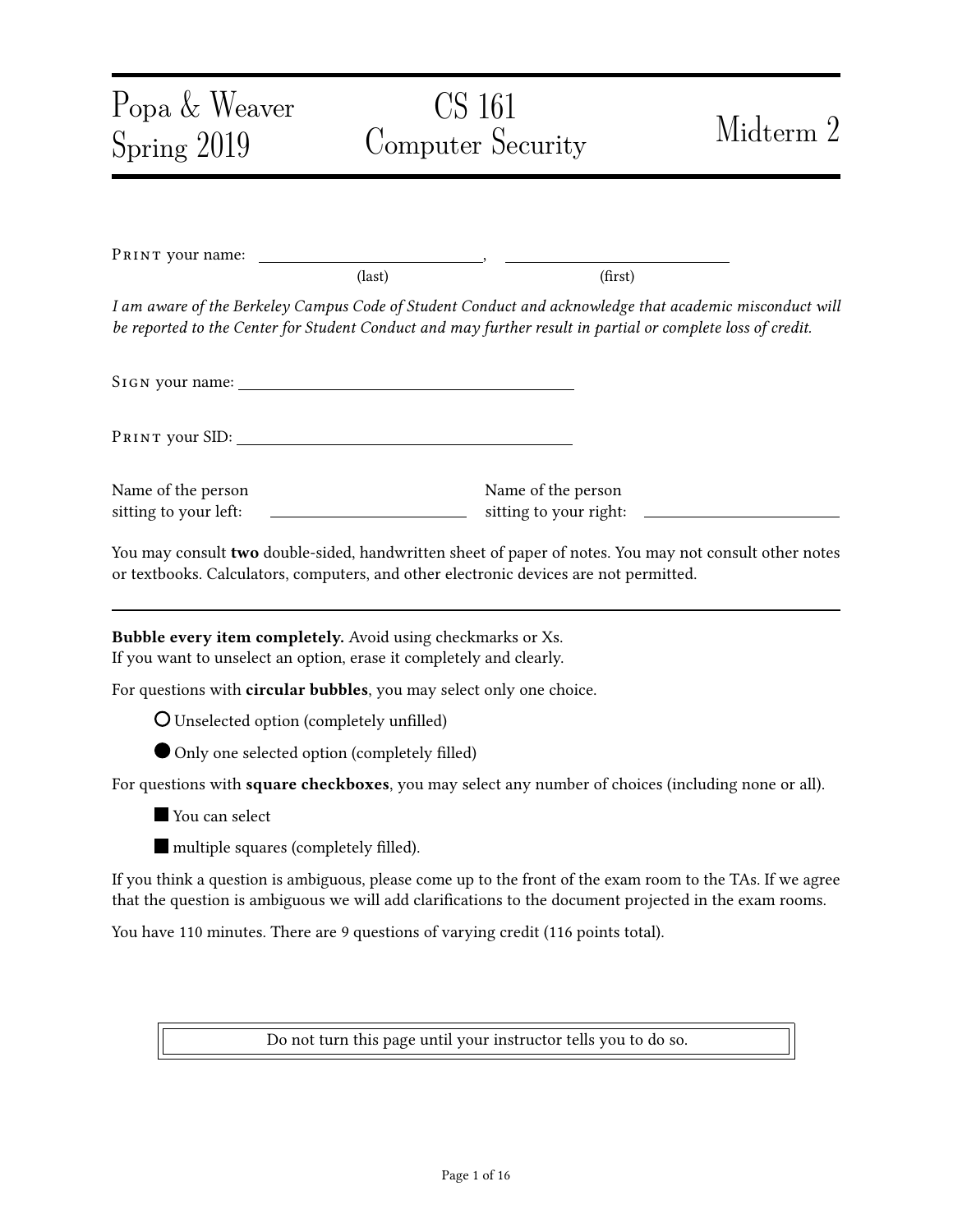### **Problem 5** WPA2 Security (13 points)

Recall the WPA2 handshake protocol based on pre-shared keys, as follows:

- The pre-shared key (PSK) is computed from the passphrase (i.e., the Wi-Fi password) and network SSID (*i.e.*, the name of the Wi-Fi network).
- Pairwise transient key (PTK) is determined from the ANonce, SNonce, and the pre-shared key (PSK) using a pseudorandom generator.
- The client derives the encryption and MIC keys from the PTK.
- (a) True or False: The WPA2 protocol described above provides forward secrecy.

O TRUE O FALSE

You don't need to provide an explanation.

(b) Alice connected her computer to a Wi-Fi access point and accessed a few websites. An eavesdropper recorded the ANonce, SNonce, and all other messages in Alice's connection.

With the information collected above, the eavesdropper can brute-force the passphrase. We consider that at this moment, the eavesdropper guesses that might be the correct passphrase.

**Question:** How can the eavesdropper confirm whether or not is the correct passphrase without connecting to the Wi-Fi access point? (answer concisely)

(c) A man-in-the-middle attacker knows the PSK of a Wi-Fi access point. Alice's laptop has been connected to this access point and is visiting https://www.chase.com/. Alice visited this website and logged in by providing her password.

True or False: A man-in-the-middle attacker can see Alice's banking password.

\_\_\_\_\_\_\_\_\_\_\_\_\_\_\_\_\_\_\_\_\_\_\_\_\_\_\_\_\_\_\_\_\_\_\_\_\_\_\_\_\_\_\_\_\_\_\_\_\_\_\_\_\_\_\_\_\_\_\_\_\_\_\_\_\_\_\_\_\_\_

\_\_\_\_\_\_\_\_\_\_\_\_\_\_\_\_\_\_\_\_\_\_\_\_\_\_\_\_\_\_\_\_\_\_\_\_\_\_\_\_\_\_\_\_\_\_\_\_\_\_\_\_\_\_\_\_\_\_\_\_\_\_\_\_\_\_\_\_\_\_

O TRUE O FALSE

Explain concisely:

(d) In WPA2 Enterprise the device authenticates to an authentication server over TLS to generate a unique PSK for the user before the WPA2 handshake. Yet, in the real world, users usually accept any certificate blindly since there is no notion of "name" (unlike for a web server) which the client can automatically validate.

True or False: In this case, the protocol is secure against a man-in-the-middle attacker.

O TRUE **O** FALSE

True or False: In this case, the protocol is secure against a passive eavesdropper.

O TRUE O FALSE

You don't need to provide an explanation.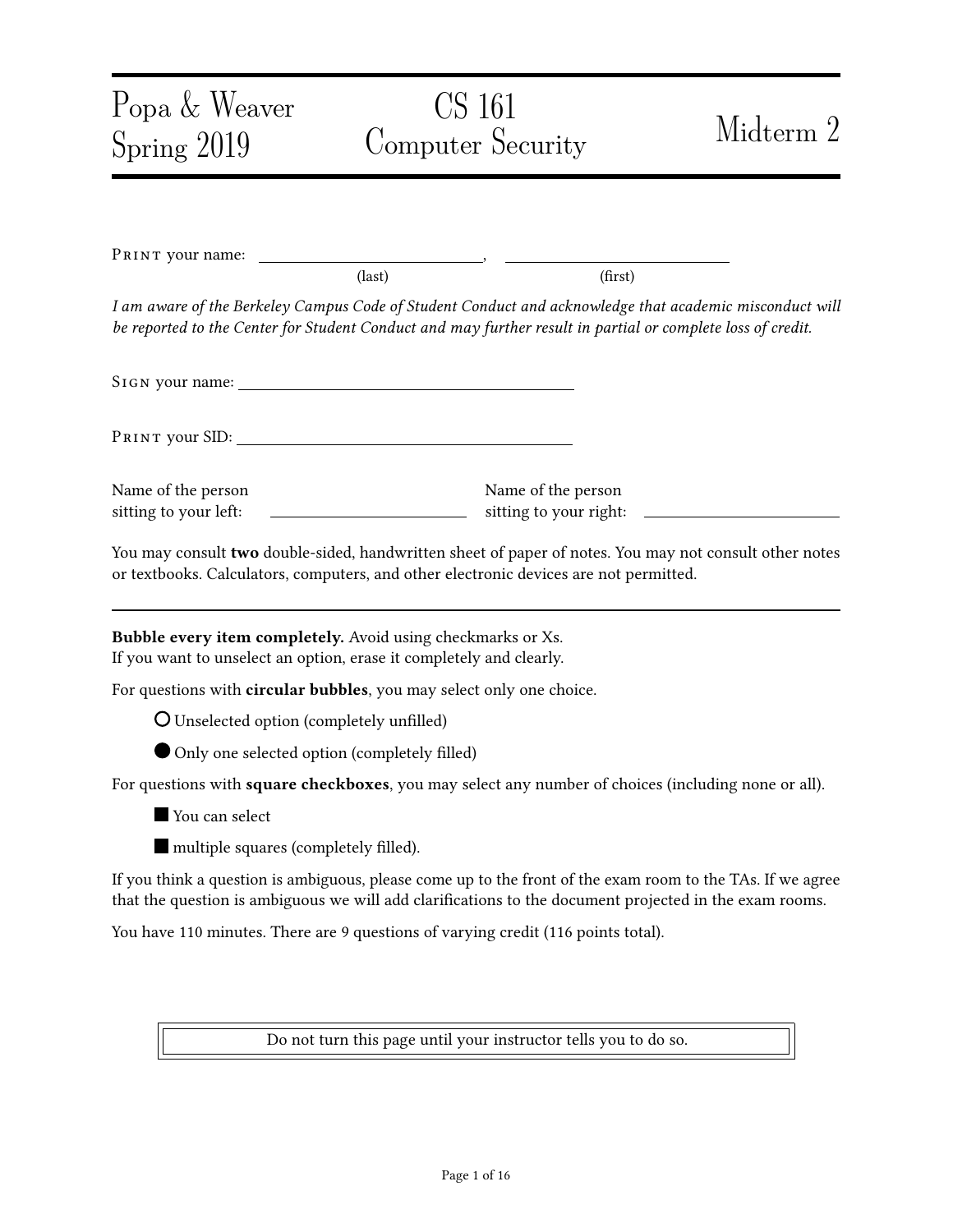### Problem 6 DNS (14 points)

(a) Injecting spoofed packets as an off-path attacker in TCP is much harder than in UDP. Even though TCP has a higher security guarantee, DNS often does not use TCP because TCP has a much higher latency.

Question: Compared with UDP, what is the chief reason why using TCP for DNS has a higher latency? (answer within 10 words)

(b) Alice wants to access Berkeley's diversity advancement project Dare, dare.berkeley.edu. Her laptop connects to a wireless access point (AP).

\_\_\_\_\_\_\_\_\_\_\_\_\_\_\_\_\_\_\_\_\_\_\_\_\_\_\_\_\_\_\_\_\_\_\_\_\_\_\_\_\_\_\_\_\_\_\_\_\_\_\_\_\_\_\_\_\_\_\_\_\_\_\_\_\_\_\_\_\_\_

Alice worries that a hacker attacks the DNS protocol when her laptop is looking for the IP address of dare. berkel ey. edu. Assume that DNSSEC is not in use.

Question: Which of the following can attack the DNS protocol and have Alice's browser obtain an incorrect IP address for DARE? (Select 0 to 8 options.)

| $\Box$ The laptop's operating system.             | $\Box$ The local DNS resolver of the network.                                              |
|---------------------------------------------------|--------------------------------------------------------------------------------------------|
| $\Box$ The laptop's network interface controller. | $\Box$ The root DNS servers.                                                               |
| $\Box$ The wireless access point.                 | $\Box$ berkel ey. edu's DNS nameservers.                                                   |
| $\Box$ An on-path attacker on the local network.  | $\Box$ An on-path attacker between the local DNS<br>resolver and the rest of the Internet. |

(c) Now assume that berkel ey. edu implements DNSSEC and Alice's recursive resolver (but not her client) validates DNSSEC.

Question: Which of the following can attack the DNS protocol and have Alice's browser obtain an incorrect IP address for DARE? (Select 0 to 8 options.)

| $\Box$ The laptop's operating system.             | $\Box$ The local DNS resolver of the network.                                              |
|---------------------------------------------------|--------------------------------------------------------------------------------------------|
| $\Box$ The laptop's network interface controller. | $\Box$ The root DNS servers.                                                               |
| $\Box$ The wireless access point.                 | $\Box$ berkel ey. edu's DNS nameservers.                                                   |
| $\Box$ An on-path attacker on the local network.  | $\Box$ An on-path attacker between the local DNS<br>resolver and the rest of the Internet. |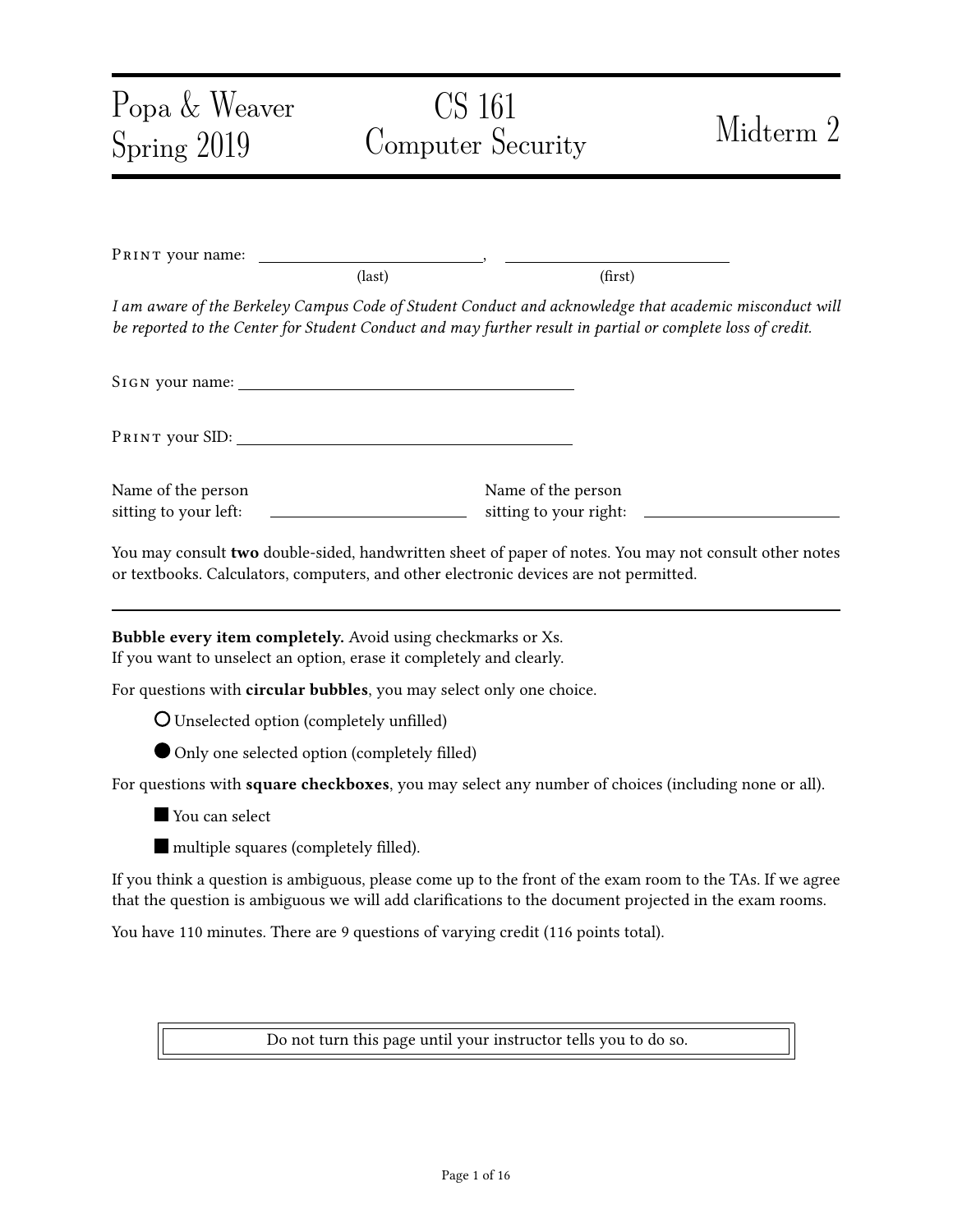(d) An attacker wants to poison the local DNS resolver's cache using the Kaminsky attack. We assume that the resolver does not use source port randomization, so the attacker will likely succeed.

In the Kaminsky attack, the attacker asks the resolver for a non-existing subdomain of UC Berkeley, e.g., stanford. berkel ey. edu, instead of asking for an existing domain like dare. berkel ey. edu.

Question: What is the advantage of asking for a non-existent domain compared to asking for an existing domain? (answer within 10 words)

\_\_\_\_\_\_\_\_\_\_\_\_\_\_\_\_\_\_\_\_\_\_\_\_\_\_\_\_\_\_\_\_\_\_\_\_\_\_\_\_\_\_\_\_\_\_\_\_\_\_\_\_\_\_\_\_\_\_\_\_\_\_\_\_\_\_\_\_\_\_

\_\_\_\_\_\_\_\_\_\_\_\_\_\_\_\_\_\_\_\_\_\_\_\_\_\_\_\_\_\_\_\_\_\_\_\_\_\_\_\_\_\_\_\_\_\_\_\_\_\_\_\_\_\_\_\_\_\_\_\_\_\_\_\_\_\_\_\_\_\_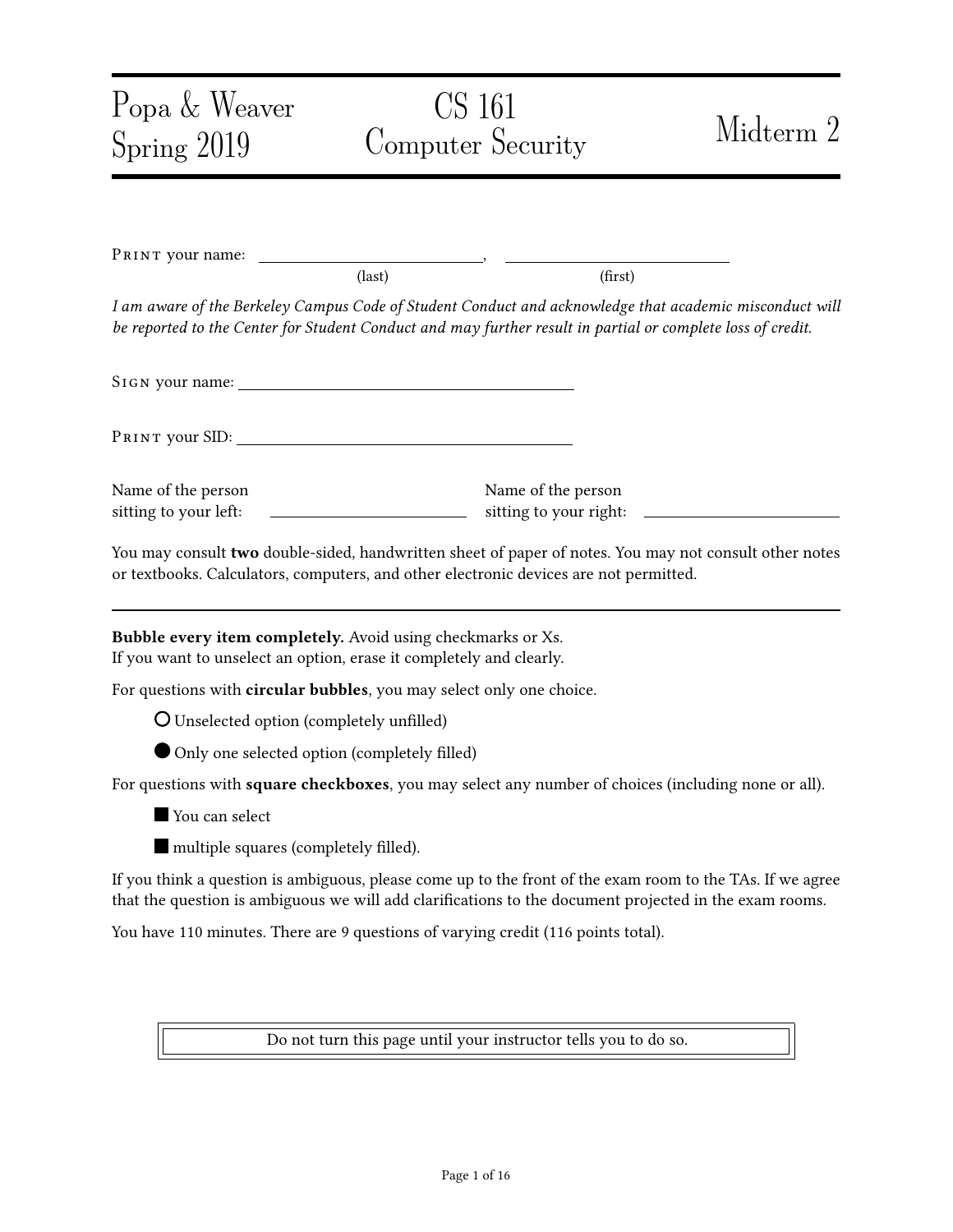#### Problem 7 Same-Origin Policy (13 points) (13 points)

(a) TRUE or FALSE: Setting "secure" flag on a cookie protects it from a network attacker eavesdropping on an insecure HTTP connection.

O TRUE O FALSE

You don't need to provide an explanation.

(b) True or False: After a successful XSS attack, JavaScript can access all cookies set by the website it attacked.

O TRUE O FALSE

You don't need to provide an explanation.

(c) Which of these URIs have the same origin as "http://same.origin.com:80/a.htm" according to same origin policy? (choose 0 to 4 options)

 $\Box$  http://origin.com:8/a.htm  $\Box$  http://same.origin.com: 8

http://same.origin.com:8 /a.htm/b □ ftp://same.origin.com:8

(d) If a page loads a JavaScript file from some other site, this JavaScript file takes the origin of...

Choose one option:

- $\overline{O}$  The page that loaded it  $\overline{O}$  The site that hosts the JavaScript file
- (e) Same-origin policy is very useful in preventing many web attacks. Yet, it also inconveniences for web developers - different domains cannot talk to each other.

\_\_\_\_\_\_\_\_\_\_\_\_\_\_\_\_\_\_\_\_\_\_\_\_\_\_\_\_\_\_\_\_\_\_\_\_\_\_\_\_\_\_\_\_\_\_\_\_\_\_\_\_\_\_\_\_\_\_\_\_\_\_\_\_\_\_\_\_\_\_

Question: Provide a specific solution for the web developers to conveniently enable JavaScript in different domains' webpages to conveniently talk to each other. (answer less than 10 words)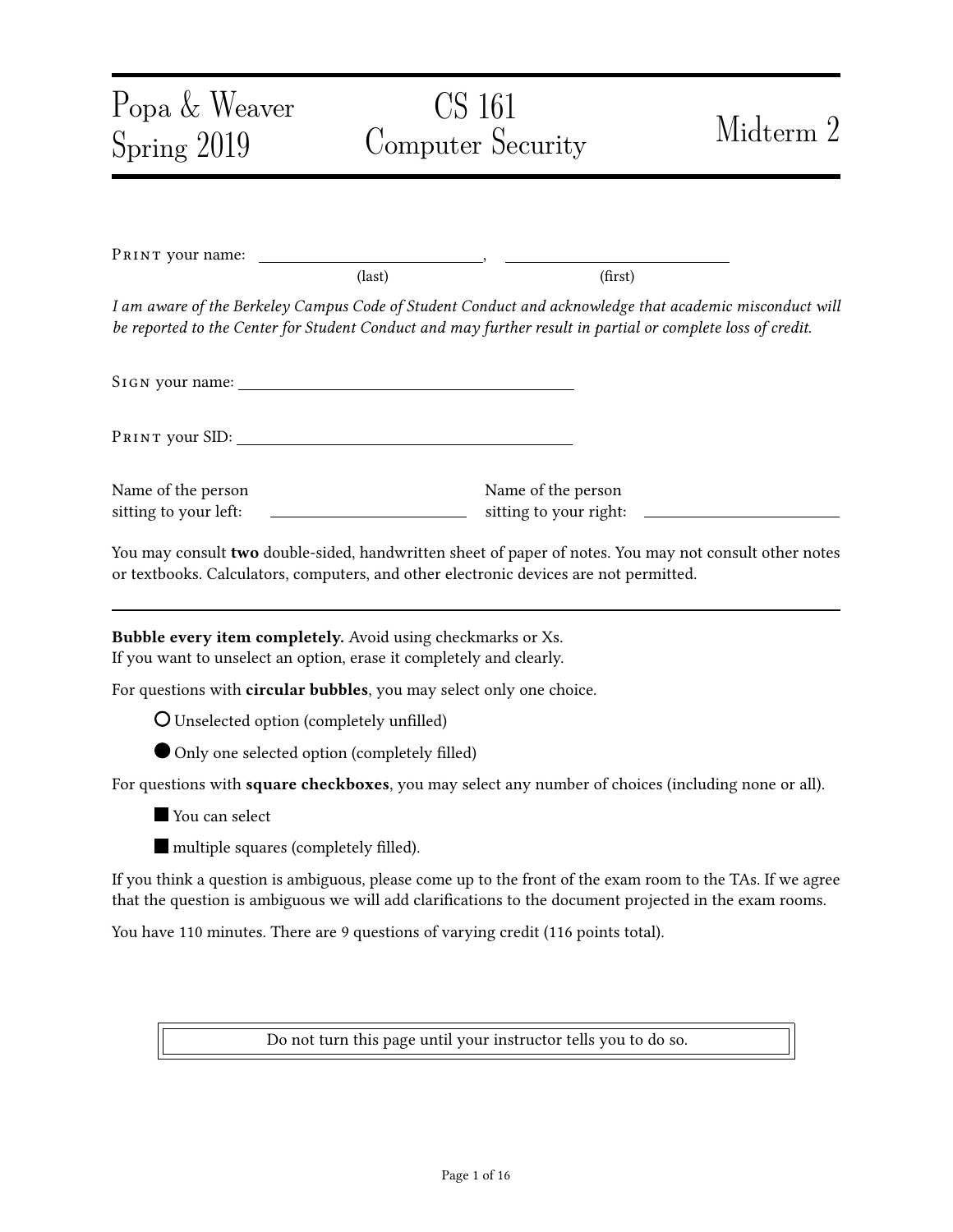Problem 8 HTTP TRACE method (7 points)

Web servers can support another type of HTTP requests, TRACE, as follows.

A TRACE request is like a GET request or a POST request. It simply has the web server echo back the HTTP request sent by the client. *Importantly*, this method will echo back the entire request, including all the cookies sent by the client.

Assume that neither web servers nor web browsers set any restriction preventing the use of TRACE requests. In particular, JavaScript can send a TRACE request and receive its response.[1](#page-12-0)

(a) Mallory knows that victim.com is vulnerable to an XSS attack. Mallory also knows that this website stores a session cookie on the user's browser.

However, Mallory's injected JavaScript is unable to access that session cookie.

\_\_\_\_\_\_\_\_\_\_\_\_\_\_\_\_\_\_\_\_\_\_\_\_\_\_\_\_\_\_\_\_\_\_\_\_\_\_\_\_\_\_\_\_\_\_\_\_\_\_\_\_\_\_\_\_\_\_\_\_\_\_\_\_\_\_\_\_\_\_

Question: What is a likely reason for which Mallory's injected JavaScript code failed to access the session cookie? (answer in less than 10 words)

(b) Explain how Mallory's injected JavaScript can steal the cookie and send the cookie to Mallory's personal website evil.com.

You don't need to provide the specific JavaScript code; rather, you only need to provide the high-level ideas. Please arrange your answer in a few steps (no more than three steps).

Outline: Mallory's injected JavaScript, which consists of no more than three steps:

1.  $\blacksquare$ 

 $2.$ 

 $3.$ 

(Answer concisely, put only a single line of text above the dashes, and do not exceed the space.)

<span id="page-12-0"></span><sup>1</sup>These days, browsers now all block JavaScript from sending TRACE requests because of this particular attack.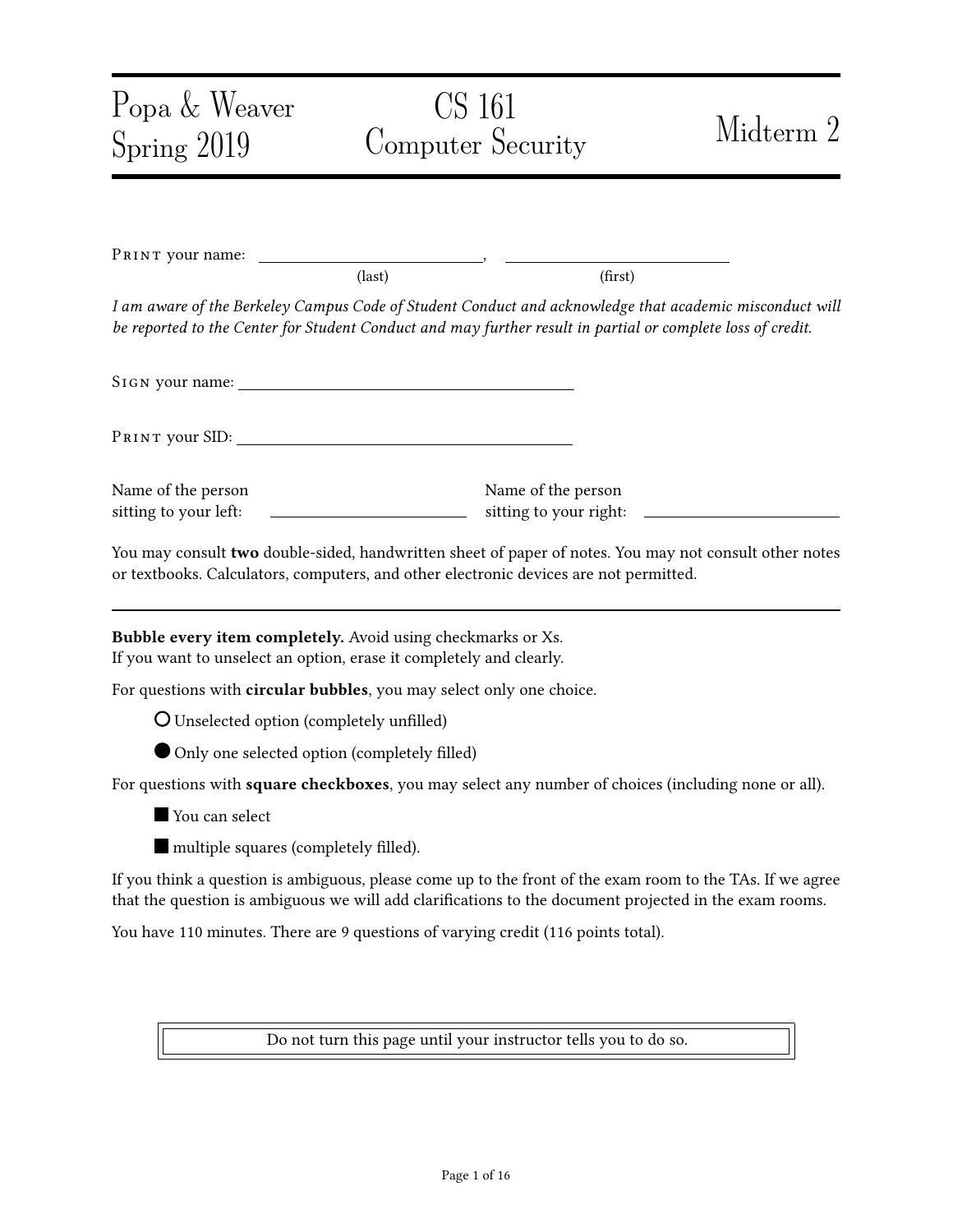### Problem 9 Firewalls and DDoS (12 points)

- (a) TRUE or FALSE: A stateless firewall can block in-bound TCP connections on destination port 80 to devices on the internal network, while still allowing these devices to make out-bound connections using destination port 80.
	- O TRUE O FALSE
- (b) TRUE OF FALSE: A stateless firewall can block in-bound UDP connections on destination port 53 to devices on the internal network, while still allowing these devices to make out-bound connections using destination port 53.

O TRUE O FALSE

(c) TRUE or FALSE: SYN flooding attacks can be effectively prevented by rate-limiting the number of TCP connections from a given IP address.

O TRUE O FALSE

(d) Consider the following implementation of SYN cookies. During the TCP handshake, the implementation sets the sequence number of the SYN ACK packet to be the first 32 bits of HMAC (), where is the time rounded to the nearest second and is a secret key known only by the server.

Question: Explain why such a design of SYN cookies makes it easier for an off-path attacker to spoof TCP packets.

(e) What additional piece of information could you include in the MAC in order to fix the problem above?

\_\_\_\_\_\_\_\_\_\_\_\_\_\_\_\_\_\_\_\_\_\_\_\_\_\_\_\_\_\_\_\_\_\_\_\_\_\_\_\_\_\_\_\_\_\_\_\_\_\_\_\_\_\_\_\_\_\_\_\_\_\_\_\_\_\_\_\_\_\_

\_\_\_\_\_\_\_\_\_\_\_\_\_\_\_\_\_\_\_\_\_\_\_\_\_\_\_\_\_\_\_\_\_\_\_\_\_\_\_\_\_\_\_\_\_\_\_\_\_\_\_\_\_\_\_\_\_\_\_\_\_\_\_\_\_\_\_\_\_\_

\_\_\_\_\_\_\_\_\_\_\_\_\_\_\_\_\_\_\_\_\_\_\_\_\_\_\_\_\_\_\_\_\_\_\_\_\_\_\_\_\_\_\_\_\_\_\_\_\_\_\_\_\_\_\_\_\_\_\_\_\_\_\_\_\_\_\_\_\_\_

Answer concisely: